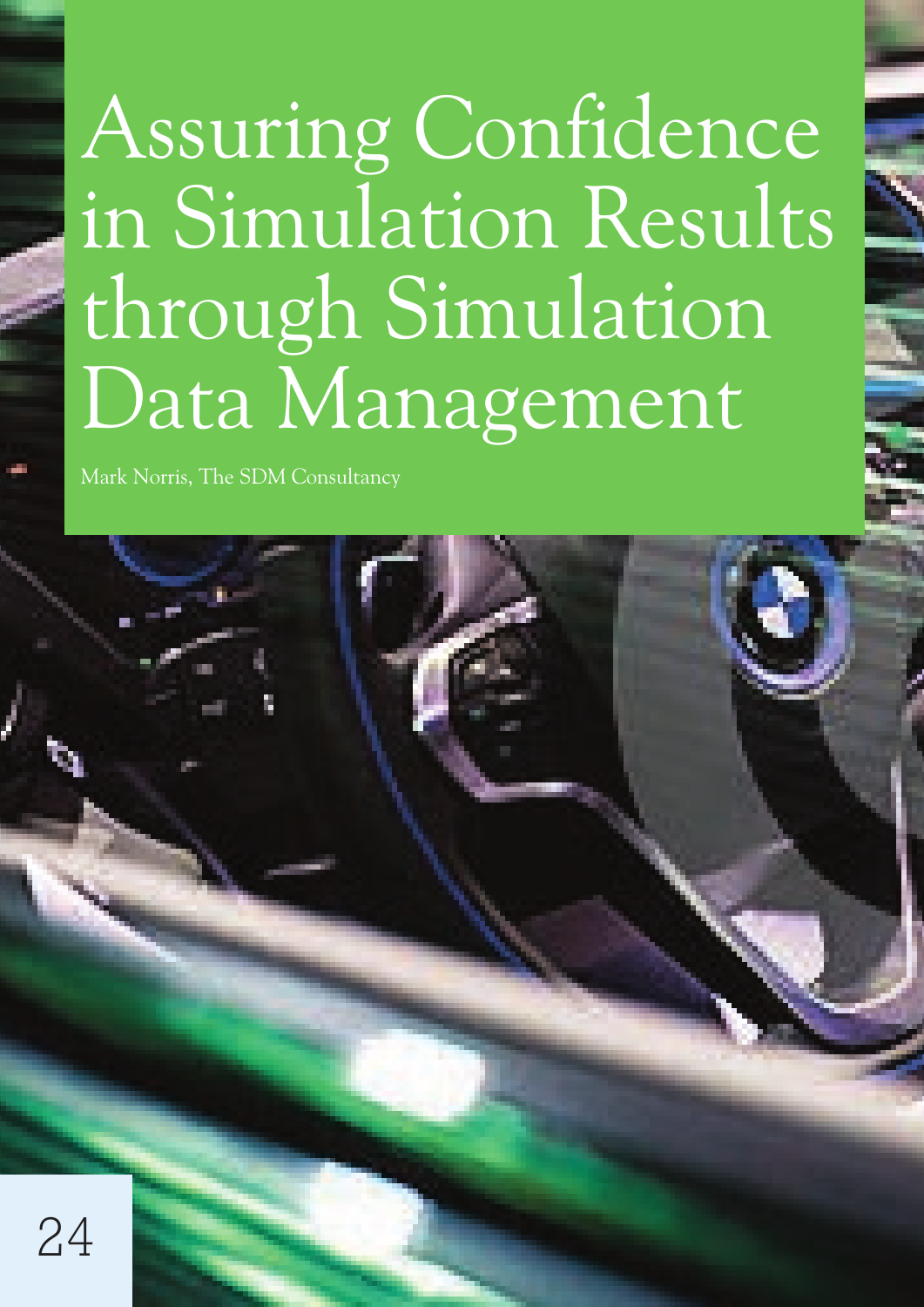The first Simulation Data Management solution built<br>on a commercial SDM platform was implemented<br>to assure the quality of simulation results for multion a commercial SDM platform was implemented to assure the quality of simulation results for multimillion \$ business decisions. Back in the year 2000, BMW had taken a lead in developing crash simulation methods that were sufficiently accurate to replace physical testing. Dr Holzner asserted that an information system was needed to assure the quality of results and provide appropriate governance for a product development process that used simulation-based experimentation. The two key SDM capabilities deployed were the automated recording of the Audit Trail and the management of digital complexity, providing confidence that the simulation was run on the correct data files.

This SDM solution was implemented to support a simulation process that was already defined and validated to assure the quality of results. However, the last fifteen years has seen dramatic advances in product technology, for example the usage of new materials especially Carbon Fibre Reinforced Plastic (CFRP), see figure 1, in passenger cars and commercial aircraft, as well as in simulation technology. Simulation Data Management platforms have not just kept up, but have been used as the platforms for process and technique development, verification and validation.



Figure 1: BMW's revolutionary i8 Hybrid CFRP sports car, 6000 simulations on the SDM platform

# **Assuring Simulation Quality in the Face of Extreme Digital Complexity**

Clearly an SDM solution can't make value judgments about the quality of work, it's just a sophisticated database. What SDM can do is to assure that the right data is used. This is no trivial task when 400 engineers are performing experiments on 50 virtual vehicle prototypes, ref 1. There is wide recognition that manual management of files in folder structures and shared drives is no longer up to the task of tracking data-sets of many hundreds of mesh files through simulations for a hundred design iterations.

Digital complexity has expanded beyond geometry data to materials definitions, fastening methods as well as thickness and residual stress distributions from the sheet metal stamping process. The proliferation of

material types in use in a passenger car; pressed, cast and extruded aluminium, hot and cold formed steel and now glass- and carbon-fiber reinforced composites, requires each meshed component to be associated with the correct material model file. These new structural materials have led to an ever widening range of fastening methods, 64 at the last count, ref 2, to add these further layers of complexity to the file management problem. This scale of the problem is not limited to Automotive and Aerospace OEMs. Christophe LeMaitre cited the 2000 analyses necessary to assure the quality and fitness for purpose of a set of car seats in his presentation of Faurecia's Simulation and Test Data Management systems, ref 3. Steve Howell of Abercus, in an article in the April edition of this magazine, described how an SPDM solution for CFD assured quality and saved the engineers time by setting up individual simulations, launching runs and then collating the CFD predictions in the SDM database. He explained that SDM enhanced the success of applying CFD on an HPC because of the large numbers of simulations needed, hundreds to thousands, for probabilistic explosion assessments for the oil and gas industry, ref 4. It's interesting that both Faurecia and Abercus developed their own SDM solutions in-house to save engineers time managing a large number of similar simulations.

File system privileges are simply inadequate to assure confidence in today's simulation environments, especially where method development is proceeding in parallel with product development. A cautionary tale concerns a simulation run to refine a material model for vehicle engineering. This promising novel approach proved not to be representative of the material behaviour. Unfortunately the material file, which had the same name as the standard material model, was left on a shared drive and used for every subsequent product simulation. The company then complained to their FEA supplier that their code was giving erroneous results. It took a week for an expert engineer to find the cause of the problem and identify that it was a rogue file. During which time all the HPC runs on products incorporating this material were compromised. Fit-for-purpose version and configuration control has long been a necessity for the simulation domain and it's not deliverable without an appropriate information system.

# **Beyond Version Control**

File version control incorporating an approval workflow and the replication of files are basic capabilities of any fitfor-purpose SDM solution. But the challenges of Simulation Governance extend way beyond file management which, though a serious and visible issue, is actually the simplest to solve. Simulation is a multistage engineering process. It needs to be planned methodically, ref 5. Consistent modelling and discretisation decisions need to be made. All this metadata, together with the relevant data sets for each iteration, need to be recorded with the minimum overhead on the analyst. Sylvain Castellani of Peugeot-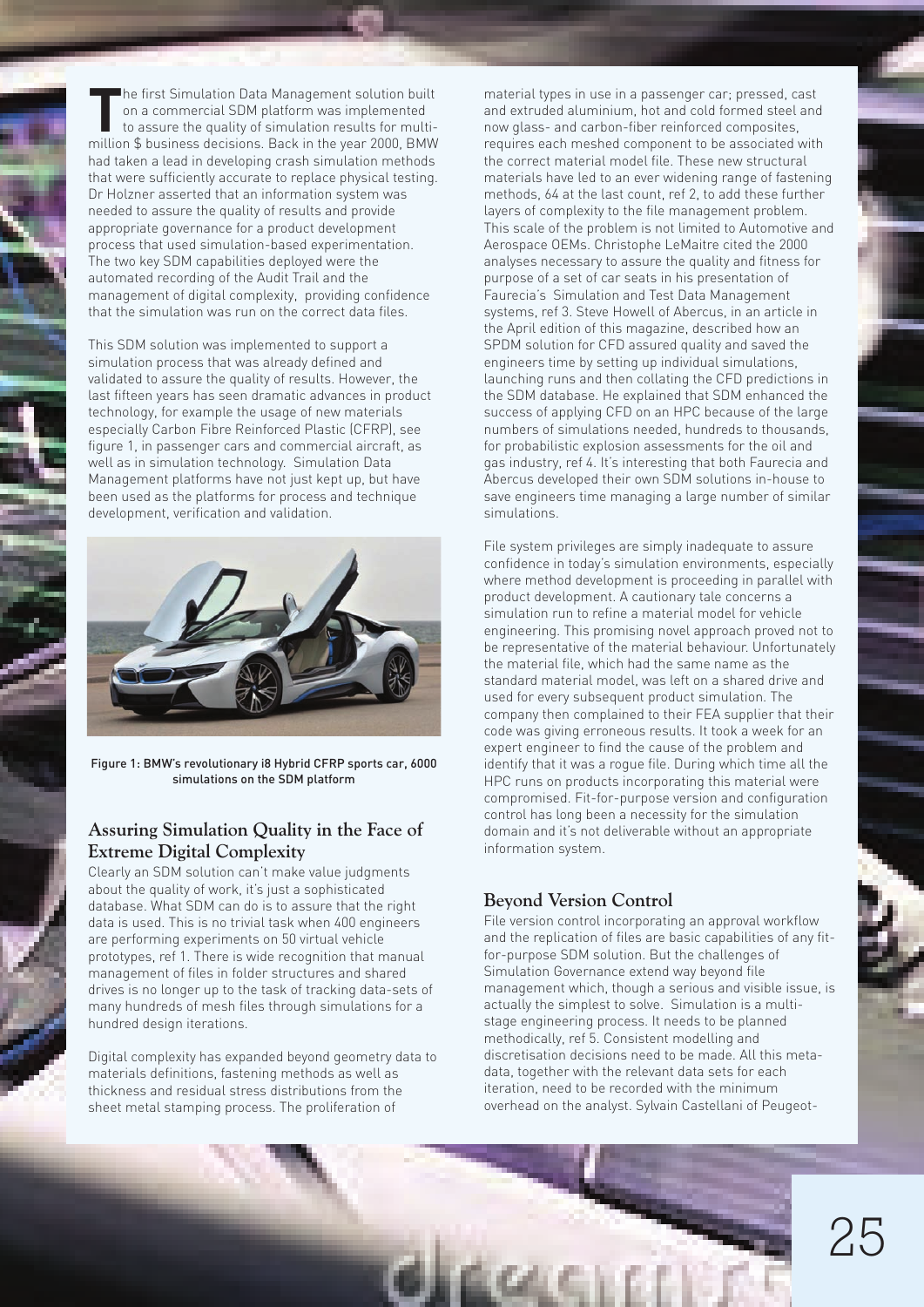Citroen commented that an SDM solution was being implemented to replace their existing content manager to address the number one question that engineering managers ask simulation engineers: "How did you validate this simulation result for that vehicle program", ref 6.

The capability of an SDM solution to capture meta-data and then to provide interactive, web browser access to the audit trail of any set of results is invaluable for generating confidence in simulation results. This is especially valuable when the work is being done remotely, which otherwise can require as much as one supervisor for three remote engineers. SDM can provide a project supervisor with a dashboard showing how simulations are progressing. He can directly access information on Work In Progress (WIP), reassuring him on project progress or flagging up areas of concern.



Figure 2: Plot showing element distortions to characterise mesh quality

As well as capturing metadata, SDM can be used to launch programmatic quality checks, display quality plots for review and then store them with approved mesh files. Thorsten Pohl of GM Europe described how the mesh management functions of TeamCenter had been extended to provide interactive access to quantitative and visual Quality Criteria of Finite Element meshes of automotive CAD models, see figure 2, ref 7. The aim of this project was to save time and money by eliminating re-meshing of already meshed parts when a further analysis was to be performed on a different site. Analysts were reticent to use meshes created elsewhere until they could readily see quantitative quality indicators and be assured of the quality of the mesh.

# **Verification, Validation, Industrialisation**

For simulation to come of age as an industrial process in a particular domain, processes need to be captured, documented, refined, verified and validated. This is particularly important when testing is impractical, such

as in nuclear industries or for large scale CFD, or where new product architectures, such as the CFRP i8, are being developed. Dr Dirschmidt described BMW's stepwise Validation strategy in his keynote to the NAFEMS 2015 World Congress ref 8, see figure 3.



Figure 3: Interaction of testing and simulation for method validation at BMW

Other technical domains have already encountered the need to move from heroic individual efforts by a few specialists to repeatable, defined and managed processes to assure the quality of results. In particular, process improvement in Software Engineering, Systems Engineering and Integrated Product Development have been addressed by an approach called the Capability Maturity Model (CMM), originally developed at Carnegie-Mellon University's Software Engineering Institute. CMM was sponsored by the US Department of Defense, which wished to achieve more reliable and fit-for-purpose weapons system, but has found widespread civilian use. This has been refined over two decades into CMMI, see figure 4, and a wealth of know-how, guides, case studies and checklists are available, ref 9. Dr Joe Luxmore of Siemens PLM proposed an SPDM-specific 5 stage maturity model for SPDM in his paper to the NAFEMS UK conference, ref 10.



### Figure 4: The Capability Maturity Model (CMMI) approach to delivering assured results

Being at level 1 as a Simulation group is not in itself "bad", the majority of clinical consultants are there also and we rely on them for our health. It's a function of the difficulty of the tasks performed and the duration of the learning process to become a competent practitioner. Here, programs like NAFEMS Professional Simulation Engineer(PSE) accreditation are valuable since the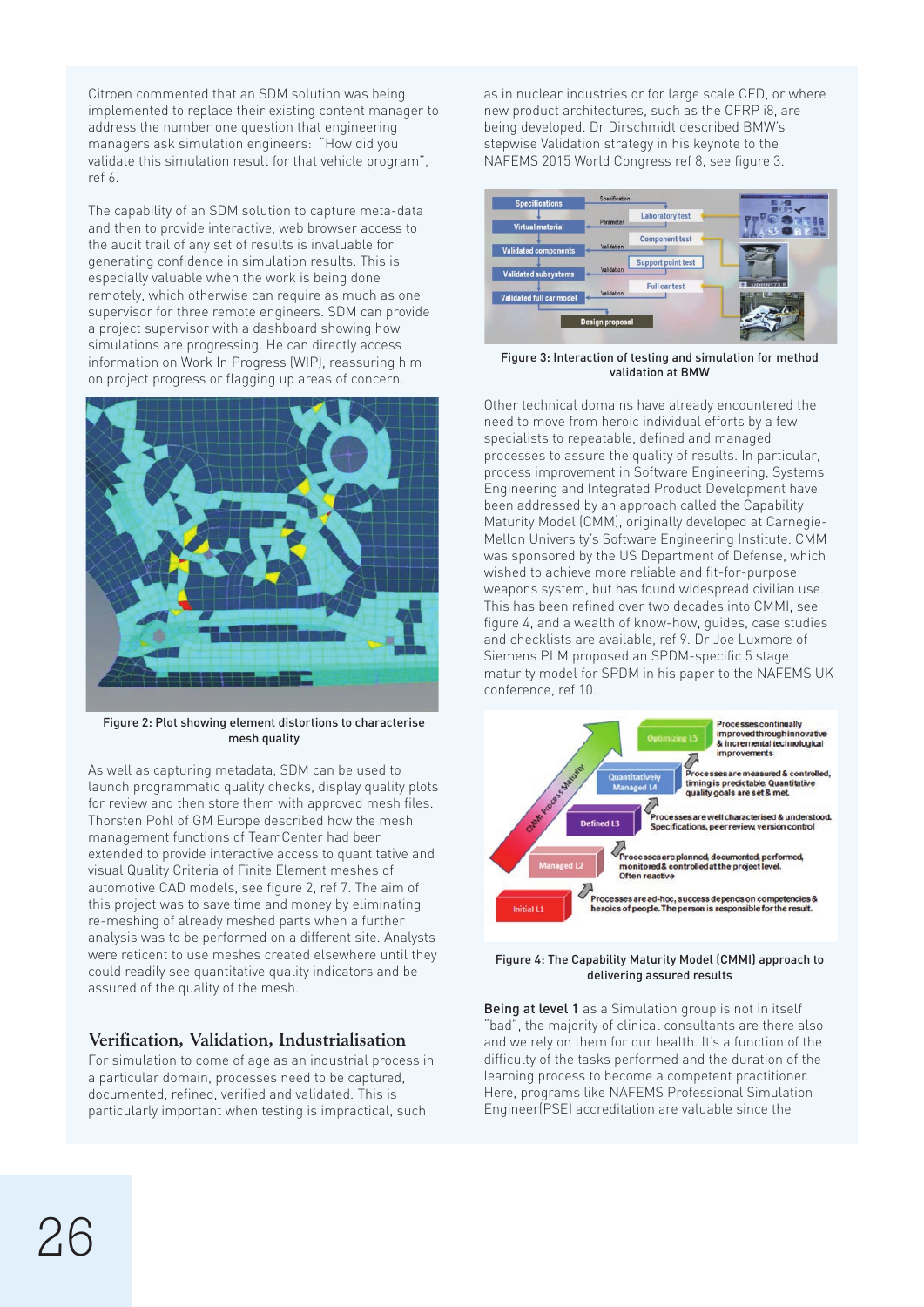practitioner is relied upon for the validity of the result. The implementation of Best Practice processes such as "How to plan a CFD analysis", ref 5, and the NAFEMS Quality Systems Supplement (QSS008) ref 11 combined with appropriate SDM technology provide a route for simulation groups to move to Level 2 and beyond. Level 3 requires formal version control which can't realistically be achieved using file system permissions but in the 21st century it would be aberrant to embark on such a global process improvement initiative without an information system to underpin it.

A recent SDM project in the nuclear industry addresses the issues of Verification and Validation. Chetwynd & Nurbhai of the UK AWE described a custom implementation of NAFEMS QSS001 process implemented as a workflow in their PLM system, ref 12. The workflow they had developed enables engineers to record assumptions, approximations and decisions, provides version and configuration control of documents and a link to the archived results. It replaces a paper document which required 17 ink signatures. Best Practice processes and xLM technology have been combined to build a system to record the process steps, approvals and information gathered to verify the codes and validate the results. AWE typically deals with unique problems which can't be tested, such as risks in transporting nuclear weapons, so a rigorous digital verification and validation process and formal version control of key data-files are essential components of their Governance approach. .

Verification is a subject where SDM is ideally placed to help. The test data-sets, test conditions and expected results can all be stored in the SDM together with documents describing the mathematical basis for the methods. This information can then be accessed by anyone concerned about the verification of the code. Subsequently, verification tests of new software versions or models can be run with just a few mouse clicks and compared with previous results. And without the risk of leaving in-development methods on a production server! SDM is therefore a good platform for methods development. The progress of the validity of the method under development can be tracked and displayed in a dashboard.

# **Supporting Method Development**

Dr Ferdinand Dirschmid presented the advanced simulation methods developed on the BMW SDM platform for the functional development of the BMW i8 hybrid sports car. The i8 is the first example of a new product architecture with a Carbon Fibre Reinforced Plastic Body In White (BIW), ref 8, which is produced in a new, entirely automated, CFRP body shop, with front and rear aluminium structures for energy absorption. He commented that SDM has been essential to enable the

timely development and validation of new simulation techniques, a new product architecture and a first new product. He described a systematic process of progressive validation of material models, components and sub-systems. This rigorous methodological approach culminated in the successful validation of the crash simulations of the i8 see figure 5.

# **FUNCTIONAL DESIGN.**<br>SIDECRASH ECE-R95.



Figure 5: Validation of simulation models of side test crash simulation of the i8

BMW's achieved and planned simulation engineering throughput gains were presented at NWC13 after their move to an SDM2.0 configurable SDM solution set, ref 1. BMW's measurement of simulation program data and prediction of future process performance for the 50 or so virtual vehicles under development is indicative of Level 5 Capability Maturity. It's perhaps un-surprising that process rigor and early adoption of information systems go together.

McCoy described Ford's use of an integrated SDM environment, VDSS, to develop and deploy a suite of simulations for Roll-Over testing of safety systems, ref 13. Once these simulation processes had been verified and validated in the USA, they were rolled out globally within the SDM solution. McCoy reported that the global rollout had been accelerated by the SDM environment since the training times for analysts to become proficient were reduced by 50% since they could easily browse all aspects of the process approach as well as previous data- and result-sets.

# **Conclusion**

In conclusion, SDM solutions are not just systems of record to support regulatory compliance. They are structured information and process management environments which enable organisations to gain better control of their simulation processes and data thus providing greater assurance in results delivered. SDM can also support process and method development and provide the necessary infrastructure for attaining the higher levels of Capability Maturity.